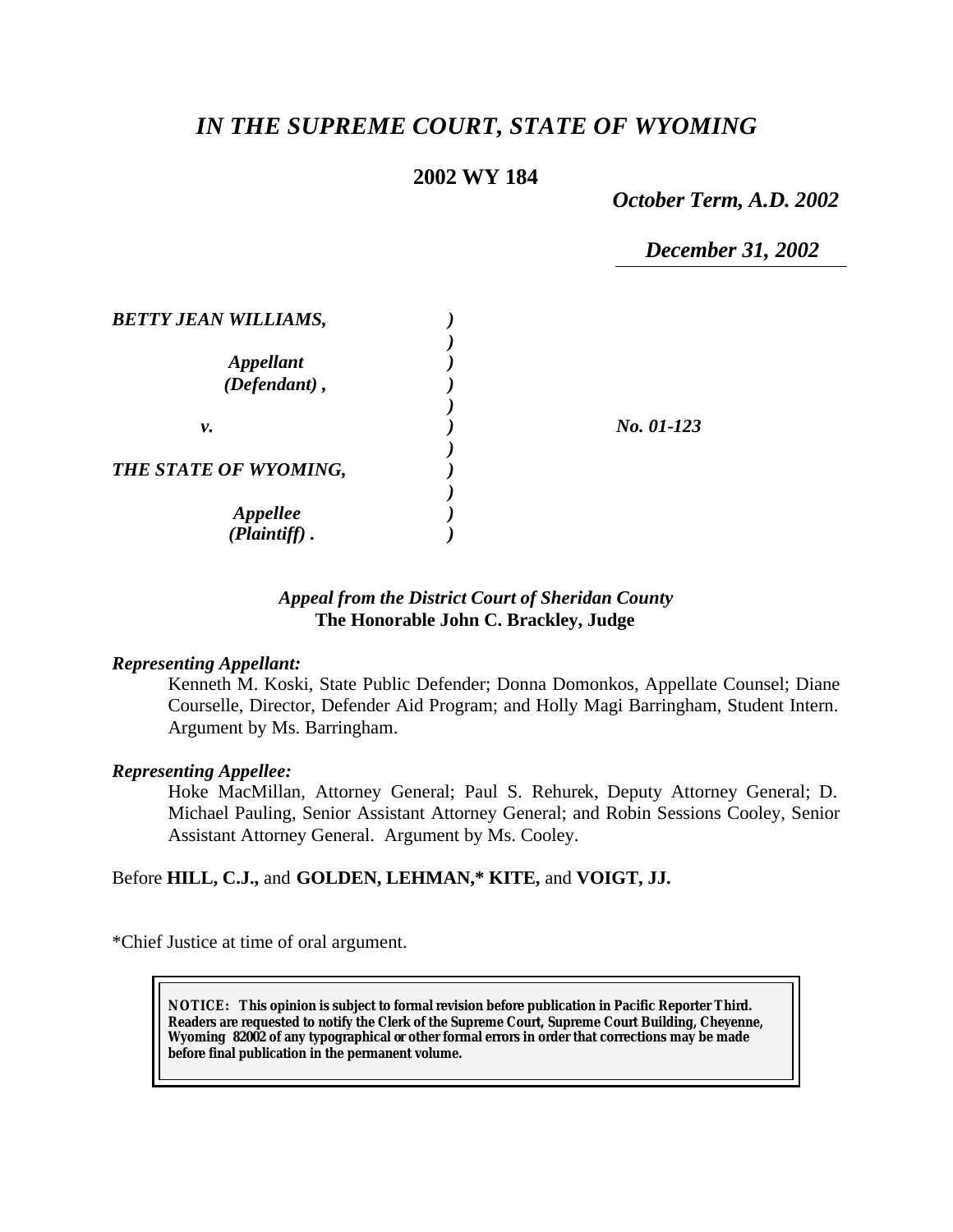### **LEHMAN, Justice.**

[¶1] After trial, a jury convicted appellant, Betty Jean Williams (appellant), of five counts of forgery. We affirm.

### *ISSUES*

[¶2] Appellant sets forth three issues on appeal as follows:

I. Did the trial court abuse its discretion in allowing the State's expert, Richard Crivello, to testify regarding his opinions based on handwriting analysis when the trial court failed to make the requisite findings of reliability as required by *Daubert* [*v. Merrell Dow Pharmaceuticals, Inc.*, 509 U.S. 579, 113 S.Ct. 2786, 125 L.Ed.2d 469 (1993)] and *Kumho Tire* [*v. Carmichael*, 526 U.S. 137, 119 S.Ct. 1167, 143 L.Ed.2d 238 (1999)] and adopted by the Wyoming Supreme Court?

II. Was the evidence presented to the jury sufficient to sustain a conviction for forgery?

III. Did the trial court err in failing to accept defendant's guilty plea when there was a clear factual basis for doing so?

Appellee State of Wyoming essentially agrees with those issues presented by appellant.

# *FACTS*

[¶3] During a ride in a taxi, the driver—who became the victim in this case—indicated that he needed to have some work performed at his home, including some painting. Appellant indicated that she would be interested in working for the victim. She testified she was to be paid hourly for her painting services up to approximately \$400.00 and about \$200.00 for supplies. The victim testified that appellant began work for him, however, they had not reached an agreement. In any event, appellant began providing painting services to the victim a day or so later.

[¶4] Toward the end of March of 2000, the victim went to New Mexico for a week. Upon return from this trip, victim reconciled his bank statement and noticed he had not written one of the checks drawn on his account. Later, he realized that four additional checks had also been forged. Ultimately, appellant was charged and convicted of forging the five subject checks written on the victim's account.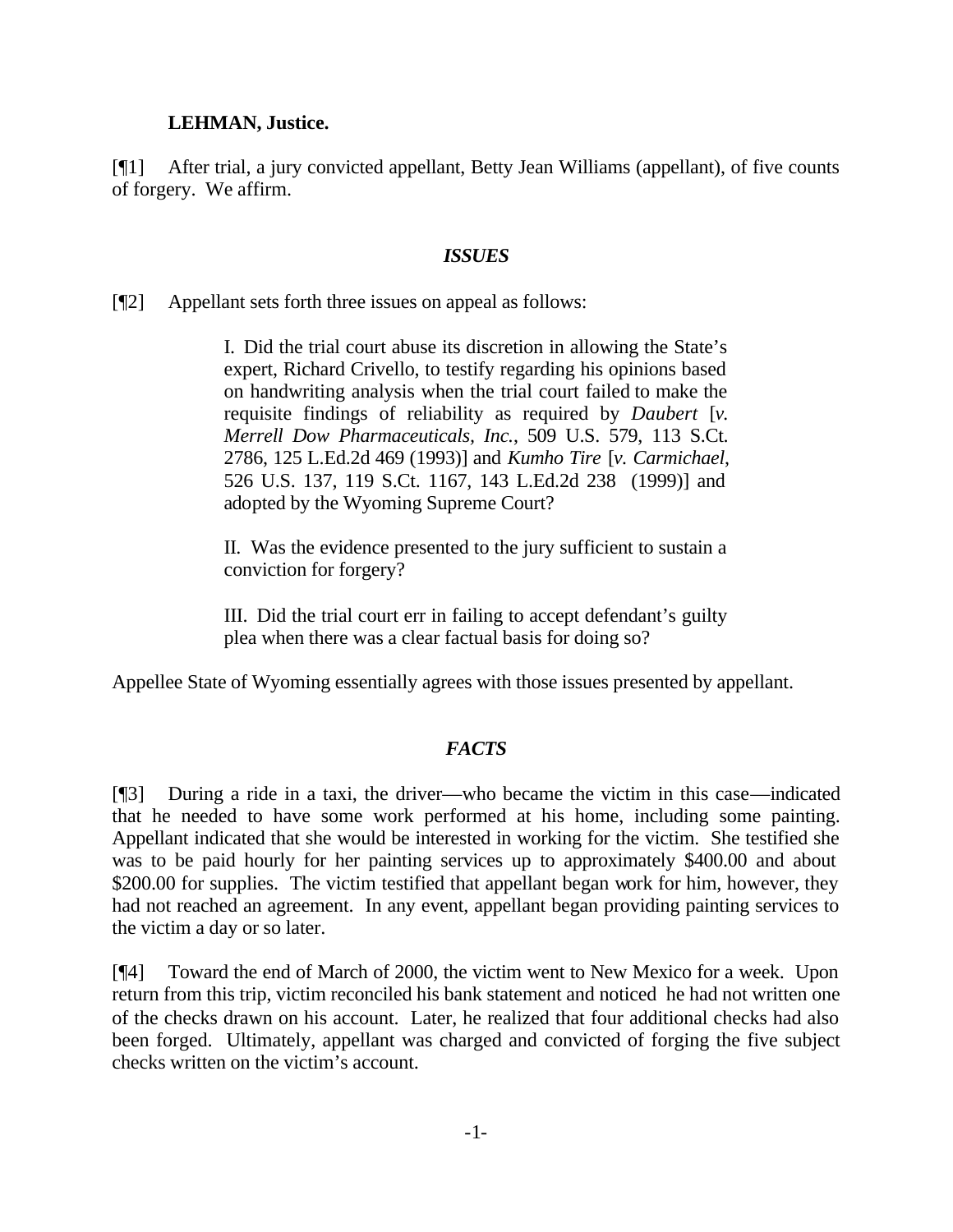#### *STANDARD OF REVIEW*

[¶5] The standard of review when faced with matters pertaining to the admission of testimony of expert witnesses was established in the case of *Bunting v. Jamieson*, 984 P.2d 467 (Wyo. 1999) wherein this court adopted the reasoning used by the United States Supreme Court in *Daubert v. Merrell Dow Pharmaceuticals, Inc.*, 509 U.S. 579, 113 S.Ct. 2786, 125 L.Ed.2d 469 (1993). The standard has been further clarified as follows:

> The trial court must have the same kind of latitude in deciding how to test an expert's reliability, and to decide whether or when special briefing or other proceedings are needed to investigate reliability, as it enjoys when it decides whether or not that expert's relevant testimony is reliable. Our opinion in *Joiner* [*General Electric Co. v. Joiner*, 522 U.S. 136, 118 S.Ct. 512, 139 L.Ed.2d 508 (1997)] makes clear that a court of appeals is to apply an abuse-of-discretion standard when it "review[s] a trial court's decision to admit or exclude expert testimony." 522 U.S. at 138-39, 118 S.Ct. 512. That standard applies as much to the trial court's decisions about how to determine reliability as to its ultimate conclusion. .. . Thus, whether *Daubert's* specific factors are, or are not, reasonable measures of reliability in a particular case is a matter that the law grants the trial judge broad latitude to determine.

*Kumho Tire Company, Ltd. v. Carmichael*, 526 U.S. 137, 119 S.Ct. 1167, 1176, 143 L.Ed.2d 238 (1999). "In determining whether there has been an abuse of discretion, the ultimate issue is whether or not the court could reasonably conclude as it did." *Campbell v. Studer*, 970 P.2d 389, 392 (Wyo. 1998).

> "'[D]ecisions of the trial court with respect to the admissibility of evidence are entitled to considerable deference and, as long as there exists a legitimate basis for the trial court's ruling, that ruling will not be reversed on appeal.'" It is also well established that a district court judgment may be affirmed on any proper legal grounds supported by the record. However, where the law imposes a duty on the district court to make findings on the record, we will not speculate as to the reasons for the decision.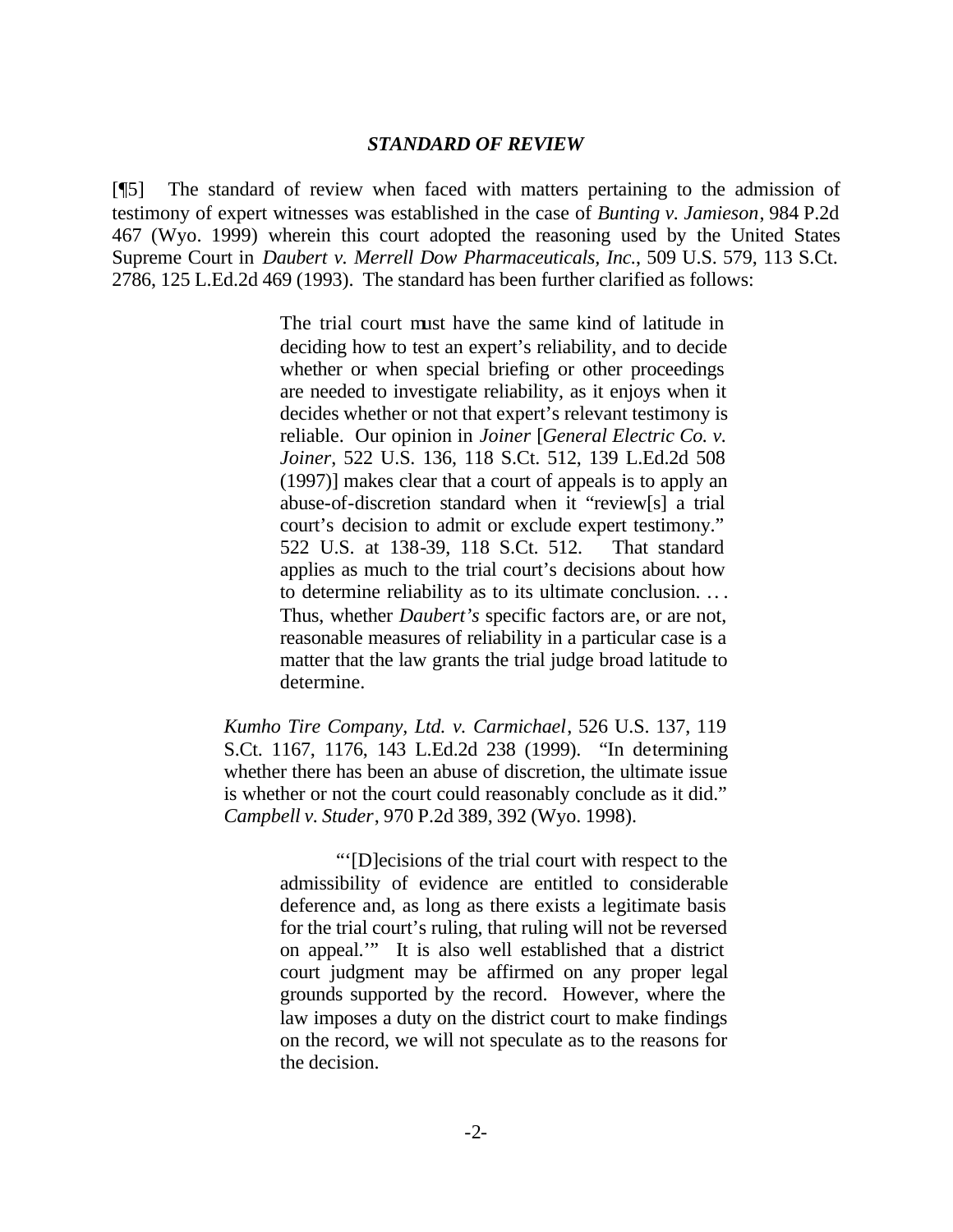### *Bunting*, 984 at 470 (quoting *English v. State*, 982 P.2d 139, 143 (Wyo. 1999)).

A qualified expert witness may testify about scientific, technical, or specialized knowledge if such testimony will help the jury understand the case. W.R.E. 702. This court has adopted the federal *Daubert* model imposing gatekeeping responsibilities on trial courts deciding whether scientific or technical expert testimony is admissible. See *Bunting v. Jamieson*, 984 P.2d 467, 471 (Wyo. 1999) (citing *Daubert v. Merrell Dow Pharmaceuticals, Inc.*, 509 U.S. 579, 592-93, 113 S.Ct. 2786, 2796, 125 L.Ed.2d 469 (1993)). In doing so, however, we did not "abandon our own precedent regarding the admissibility of expert testimony." *Bunting*, at 471. Under the *Daubert* model, the trial court must first determine whether the expert's methodology is reliable; then the court must determine whether the proposed testimony "fits" the facts of the particular case. *Id.* A district court's decision to admit or reject expert testimony is a decision solely within that court's discretion. *Seivewright v. State*, 7 P.3d 24, 29 (Wyo. 2000); *Springfield v. State*, 860 P.2d 435, 438 (Wyo. 1993); *Betzle v. State*, 847 P.2d 1010, 1022 (Wyo. 1993).

*Chapman v. State*, 2001 WY 25, ¶8, 18 P.3d 1164, ¶8 (Wyo. 2001).

[¶6] The standard of review for sufficiency of the evidence issues is also well established. We assess whether all the evidence presented is adequate to form the basis for an inference of guilt beyond a reasonable doubt to be drawn by a finder of fact when that evidence is viewed in the light most favorable to the State. We do not consider the evidence presented by the unsuccessful party which conflicts with the successful party's evidence, and afford every favorable inference to the successful party's evidence which may be reasonably and fairly drawn from that evidence. Even though it is possible to draw other inferences from the evidence presented, the jury has the responsibility to resolve conflicts in the evidence. We will not substitute our judgment for that of the jury when we are applying this rule; our only duty is to determine whether a quorum of reasonable and rational individuals would, or even could, have come to the same result as the jury actually did. *Black v. State*, 2002 WY 72, ¶4, 46 P.3d 298, <sup>¶</sup>4 (Wyo. 2002) (citing *Vanvorst v. State*, 1 P.3d 1223, 1228 (Wyo. 2000); *Harris v. State*, 933 P.2d 1114, 1123 (Wyo. 1997); and *Blake v. State*, 933 P.2d 474, 480 (Wyo. 1997)).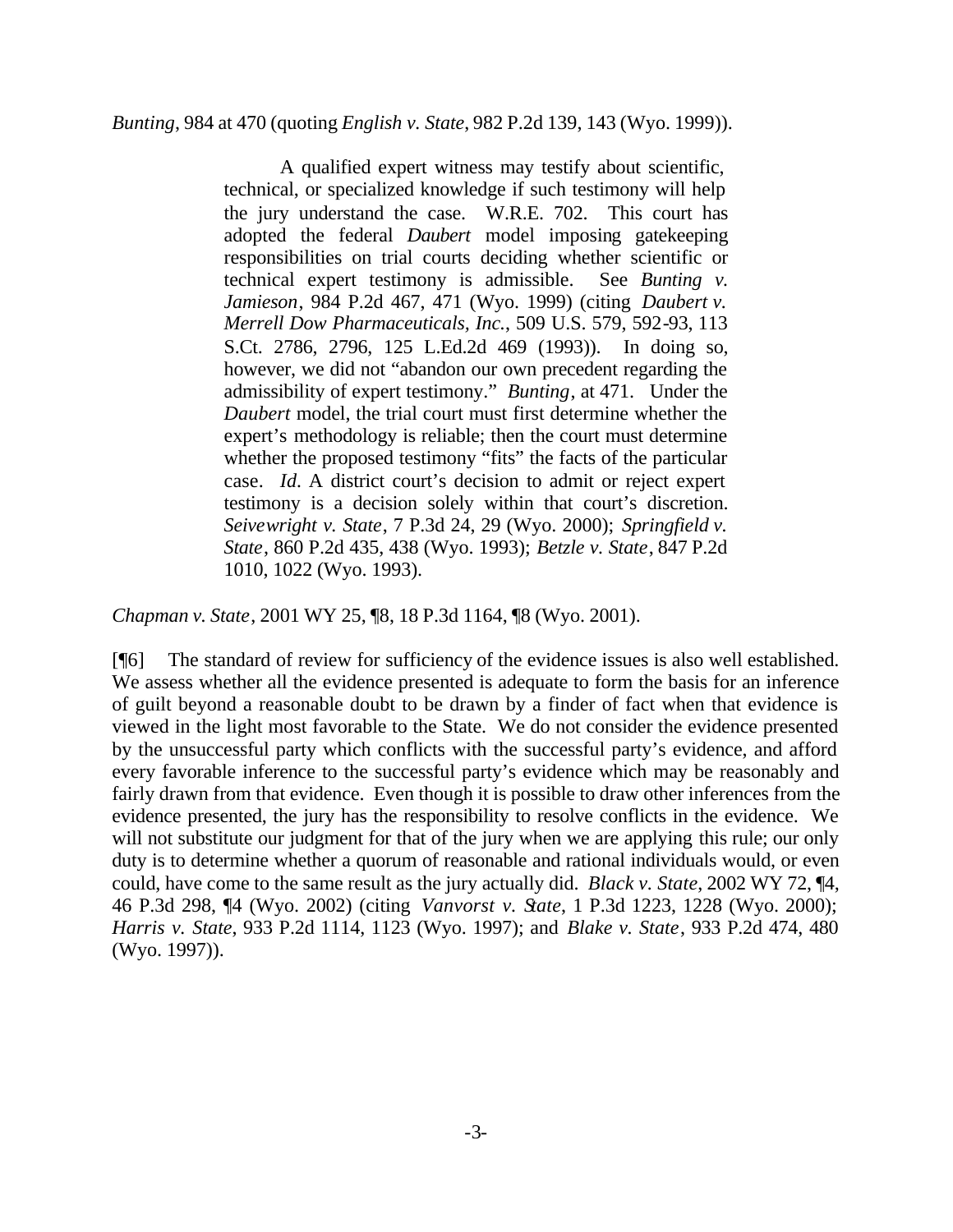# *DISCUSSION*

# *Admissibility of Expert Testimony*

[¶7] Appellant complains that the district court abused its discretion in allowing the handwriting expert proffered by the State to testify regarding those opinions he formed based on his handwriting analysis. According to appellant, the district court failed to follow the clearly established guidelines for exercising its gatekeeping role as detailed in the cases of *Daubert v. Merrell Dow Pharmaceuticals, Inc.*, 509 U.S. 579, 113 S.Ct. 2786, 125 L.Ed.2d 469 (1993) and *Kumho Tire Co., Ltd. v. Carmichael*, 526 U.S. 137, 119 S.Ct. 1167, 143 L.Ed.2d 238 (1999) and thus allowed expert testimony to be presented to the jury that was not demonstrably reliable. Specifically, appellant argues that while she agrees that handwriting analysis and expertise in that area are "not scientific," this did not excuse the court from its gatekeeping responsibilities. Thus, appellant argues that the district court erred because it failed to substantively address any of the required factors concerning the reliability of the testimony of the handwriting expert. In response, the State claims that the district court did not abuse its discretion in allowing the handwriting expert to testify, as it appropriately allowed the parties to voir dire the expert and made a sufficiently detailed ruling on the record as to the reliability of such anticipated testimony.

[¶8] This court first adopted the reasoning used by the United States Supreme Court in *Daubert*, and later clarified in the case of *Kumho Tire Company*, in its opinion in *Bunting v. Jamieson*, 984 P.2d 467. Under the *Daubert* model, the trial court must first determine whether the expert's methodology is reliable; then the court must determine whether the proposed testimony "fits" the facts of the particular case. *See also Chapman*, 2001 WY 25, ¶8. As pointed out by appellant, *Bunting*, at 472, reiterated four non-exclusive factors utilized in *Daubert* for guiding a trial court in its inquiry into the reliability of proffered expert testimony:

- 1) Whether the theory or technique in question can be and has been tested;
- 2) Whether it has been subjected to peer review and publication;
- 3) The known or potential rate of error for the utilized theory or technique along with the existence and maintenance of standards controlling the applicable process; and
- 4) The degree of acceptance within the relevant scientific community.

*Id.* at 472. *Bunting* also discussed additional factors that may be utilized by a trial court in fulfilling its gatekeeping function including:

- 1) The experience and specialized expertise of the proffered expert;
- 2) Whether or not that expert is testifying about matters occurring "naturally and directly" out of research conducted independent of litigation; and
- 3) Any "non-judicial" utilization of the expert methodology in question.

*Id.*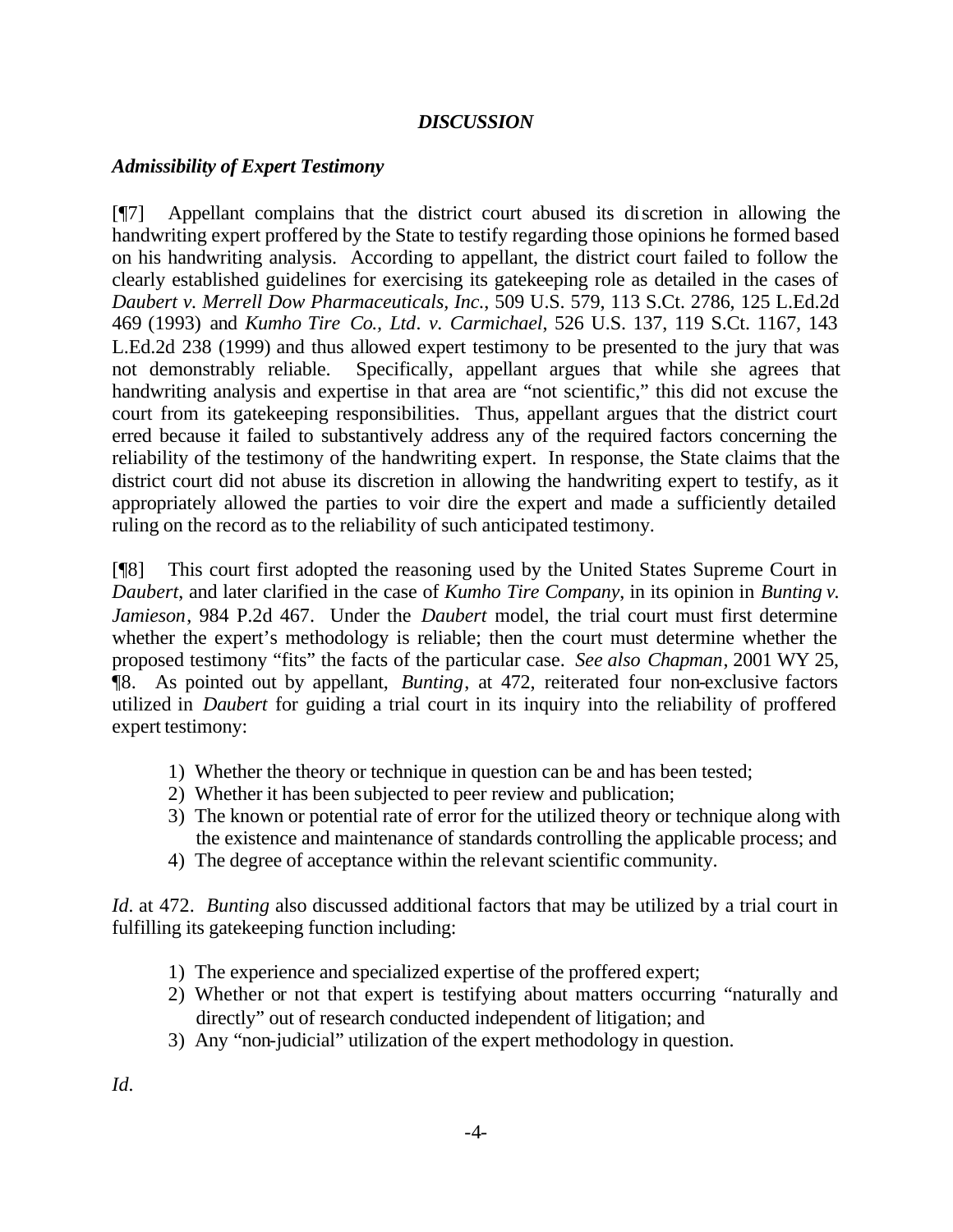[¶9] In this case, upon appellant filing an objection to the proposed testimony of the handwriting expert on the day prior to trial, the district court initially believed that a *Daubert*-style hearing was unnecessary, relying on the case of *United States v. Starzecpyzel*, 880 F.Supp. 1027 (S.D.N.Y. 1995) holding that forensic document examination was not subject to *Daubert-*type review regarding admissibility of expert testimony. Upon further argument of counsel, however, the district court deferred its ruling on the objection. Ultimately, the district court allowed a *Daubert*-style hearing, and counsel for both parties were given the opportunity to voir dire the proposed handwriting expert, Mr. Crivello, outside the presence of the jury.

[¶10] During voir dire, the State provided a thorough offer of proof regarding Mr. Crivello's qualifications as a forensic documents examiner, including his 16½ years of employment with the Wyoming State Crime Laboratory as a forensic document examiner; that he had acquired a two-year police science degree; that he had taken part in a 3½ year training progression at the Colorado Bureau of Investigation; and that he had attended numerous government training courses on document examination offered by the United States Secret Service, United States Federal Bureau of Investigation, and the United States Postal Inspector's Service. Mr. Crivello also testified that he had attended numerous other meetings or seminars relating to document examination and that he worked an average of 30 to 50 document examination cases per year. Additionally, Mr. Crivello indicated that he had been qualified as an expert in both state and federal court, the United States Military Court, and before several state boards. Furthermore, Mr. Crivello stated that he had never failed proficiency testing of his work in the area over the past 16½ years and spoke about the substantial history of the field of document examination and his familiarity with numerous recognized books in this field. He also addressed various technical changes in the field, peer review publications, and articles which support that trained experts can discern pertinent information from their analysis of documents which lay persons cannot.

[¶11] In countering this testimony, appellant's counsel noted that Mr. Crivello was not a certified forensic examiner and argued that handwriting analysis was not significantly quantifiable or measurable, casting doubt on its reliability. Ultimately, the district court found as follows:

> Counsel, as briefly discussed before beginning voir dire, the Court is aware that there are two approaches to handle, quote, expert testimony of forensic document examiners. The Court believes and will hold, unless otherwise ordered by the Wyoming Supreme Court, that in Wyoming forensic document examination expertise is outside the scope of *Daubert*.

> However, obviously, I wanted to give counsel an opportunity to protect their record by offering facts that might satisfy the *Daubert* test. The testimony evidences to me the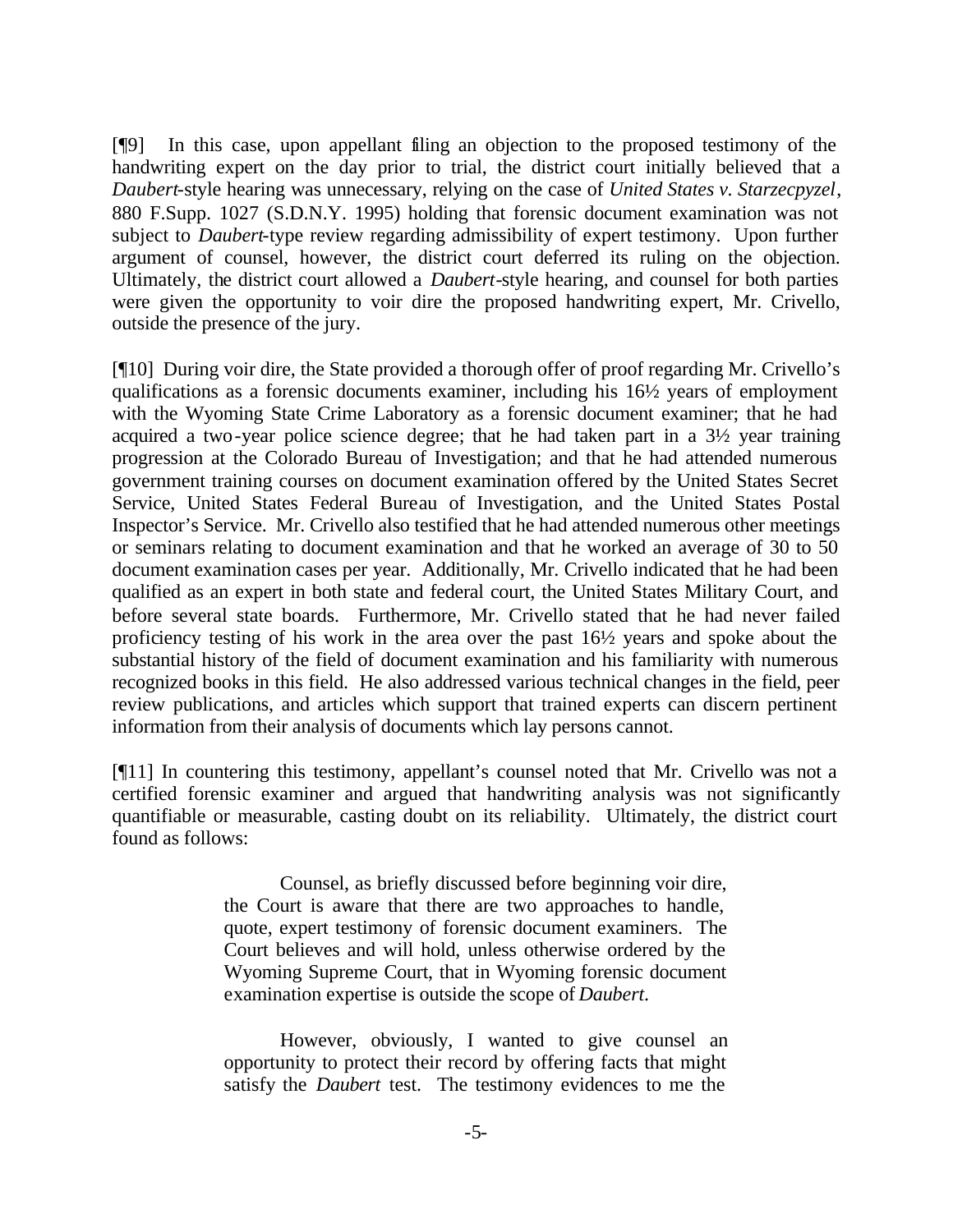reason why Wyoming ought to adopt the rationale adopted by *U.S. v. Starzecpyzel*, 880 F.Supp. 1027 (S.D.N.Y. 1995).

For purposes of this hearing, the Court finds that Mr. Crivello has demonstrated the actual knowledge obtained by education and experience that is appropriate in the area of forensic document examination and, of course, what we discussed before his testimony; and that is that in forgery cases, in particular, forensic document examination testimony is relevant and generally helpful to juries when deciding factual issues.

And as far as I know, and the state of Wyoming law, it's within the Court's discretion to, you know, allow this sort of thing. And based on what I've heard, I see no reason not to allow Mr. Crivello to testify as a forensic document examination specialist.

[¶12] Later, at the insistence of the State, the district court made additional findings concerning the issue of reliability.

> THE COURT: I just wanted to stay away from equating what Mr. Crivello does with our normal definition of "scientific." And I suppose if we call it other specialized knowledge, as they use in *Kumho Tire*, it would be appropriate. So what type of findings are you suggesting in support of that path?

> [PROSECUTOR]: I think the evidence is that, number one—and this was the one that the court found in *Kumho—*that the witness is credible and qualifies as an—has sufficient qualifications to qualify as an expert in that field.

> I think the other thing is that Mr. Crivello's testimony also establishes that this is an area where it can be tested. It is capable of being tested by the proficiency test that they take. I think it's also another measure of reliability.

. . .

. . .

[PROSECUTOR]: I think that is a sign of its testability, the fact that there's a company out there that sends one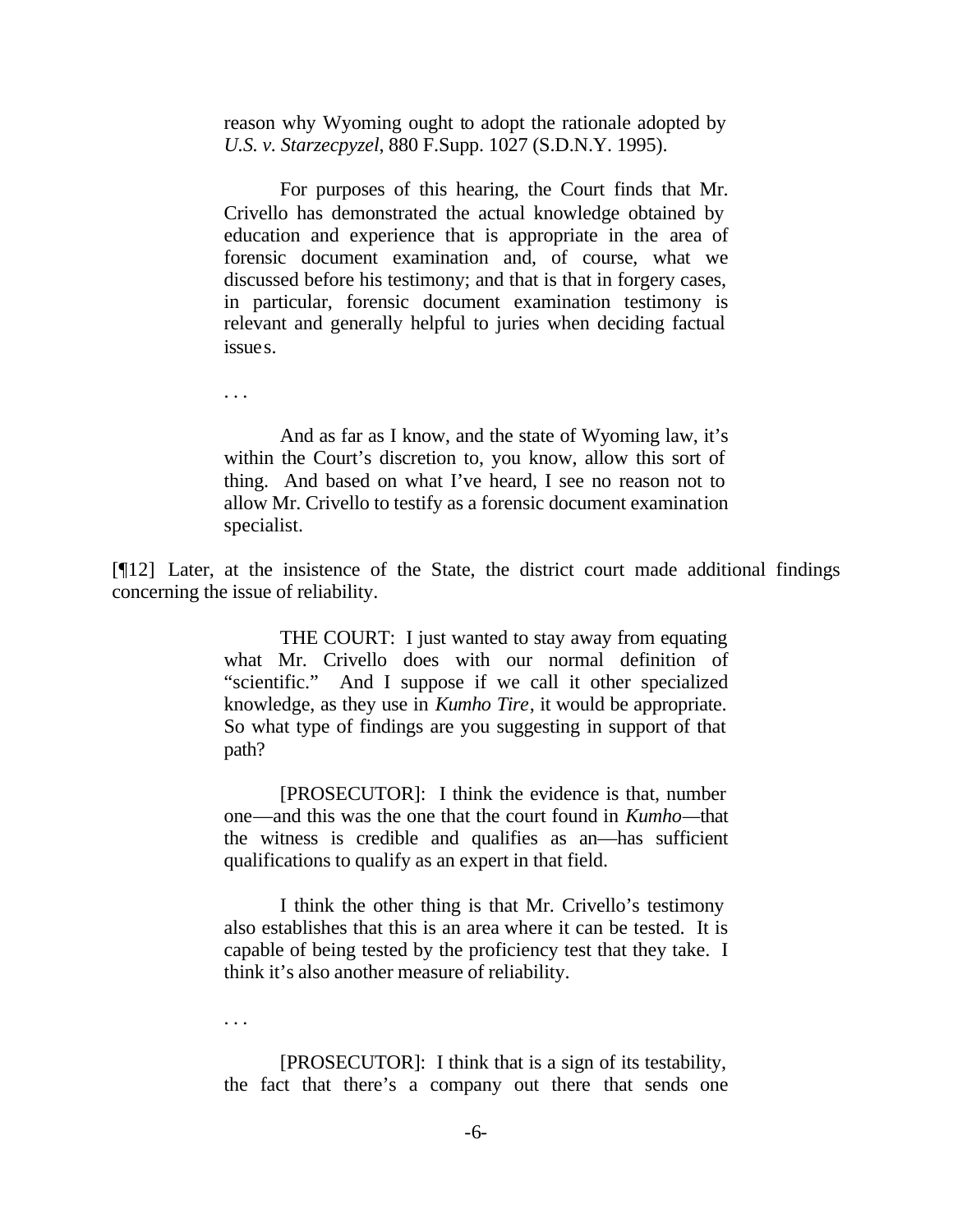handwriting stuff every year and then every year also sends out other forms of document examination to be performed and that document examiners such as he do those tests, submit their answers. Those answers are then graded, and it's determined how they did and published how they did. And Mr. Crivello in his 16 years of doing this hasn't failed a proficiency test.

THE COURT: That certainly supports the Court's finding that I believe I already made, that he qualifies as an expert witness regarding forensic document examination. That is certainly in support of that.

[PROSECUTOR]: And even the ability to test in that way, the proficiency testing is something I know came up in the DNA things. And their proficiency testing ran into obstacles that aren't present here. We think it shows that it is reliable. They come up with the right answer. We think that the peerreviewed articles that we produced to the Court from the Journal of Forensic Sciences also demonstrates that they come up with the right answer, that it's reliable. The peer-reviewed literature supports it. And, in fact, that it is a longstanding discipline, that it's generally accepted. . . .

THE COURT: Well, the Court agrees that the area of handwriting analysis has been utilized for decades in Wyoming and has been relied upon by trial courts.

. . .

 $\overline{a}$ 

THE COURT: Again, the Court sees no reason to exclude the testimony of Mr. Crivello under traditional expert witness standards nor under the *Daubert*-type analysis.[1]

[¶13] Upon review of the record before us, it becomes apparent that the district court found, based on sufficient evidence presented, that forensic document techniques have been and are tested and that forensic document examination has been the subject of considerable peer review and publication. In addition, the district court found upon adequate proof being laid that there existed appropriate testing procedures to assure and maintain the standards of the profession and that such profession had been accepted within the relevant scientific community for many years. Accordingly, we hold that the district court properly considered each of the four enumerated factors first set forth in *Daubert* and thereafter explicitly adopted

<sup>&</sup>lt;sup>1</sup> It should also be noted that when asked if appellant had any other proposed findings to suggest, appellant's counsel declined this offered opportunity.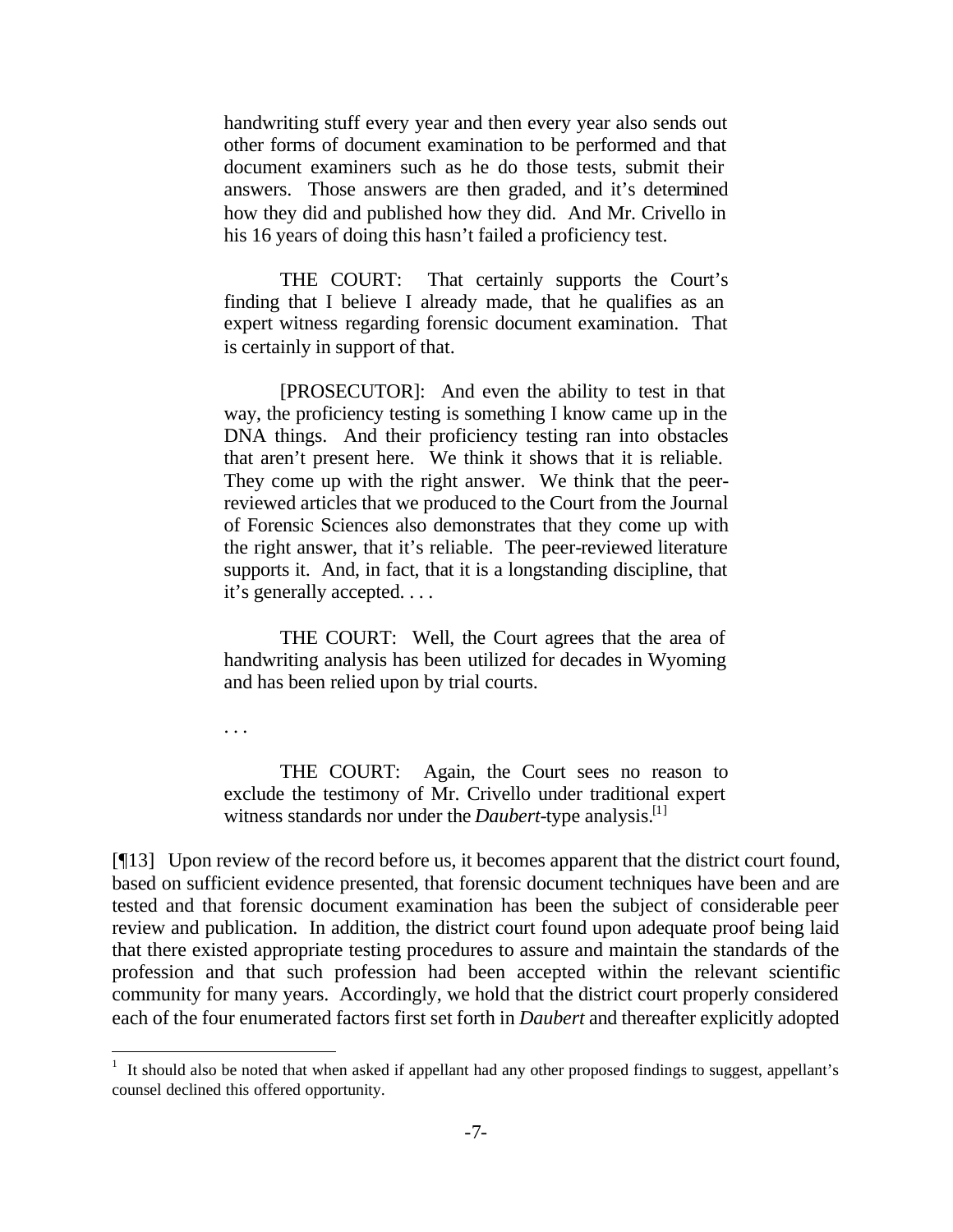by this court in *Bunting*. Likewise, the court appropriately found that the proffered handwriting expert was sufficiently qualified through adequate experience and specialized expertise in the area as expressed in *Bunting*. 2

[¶14] Appellant argues that the opinion testimony of the handwriting expert was "particularly problematic" as it was the "least reliable aspect of" the expert's testimony because it was based upon speculation and conjecture and was merely subjective in nature. As noted earlier, in attempting to point out this position, appellant identified that Mr. Crivello was not a certified forensic document examiner and argued that handwriting analysis is not significantly quantifiable or measurable because differing results can be obtained by separate analysis depending on the specific examiner utilized.<sup>3</sup>

[¶15] In *Bunting*, 984 P.2d at 472, this court recognized an awareness of criticism that the application of the *Daubert* approach to exclude evidence resulted in a possible misappropriation of the jury's responsibilities. This court further recognized that it is imperative that the jury retain its fact-finding function. Accordingly, this court noted that in order to alleviate this potential conflict, *Daubert* admonished that methodology should be distinguished from the conclusion of the expert. *Id.*

> Thus, a trial judge need not and should not determine the scientific validity of the conclusions offered by an expert witness. Rather, to decide admissibility, the trial judge should only consider the soundness of the general scientific principles or reasoning on which the expert relies and the propriety of the methodology applying those principles to the specific facts of the case. Charles Alan Wright & Victor James Gold, supra, at § 6233; *see also Springfield, supra*, quoting *Jakobetz*, 955 F.2d at 797 ("In other words, the court need not make the initial determination that the expert testimony or the evidence proffered is true before submitting the information to the jury.").

The ultimate question for the trial judge is whether both sides will have a fair opportunity to test the validity of scientific results; if not, those results should not be admissible.

 $\overline{a}$ 

 $2$  Although not challenged by appellant on appeal, we further find that the district court properly determined that the proffered testimony "fit" the disputed issues of fact in this case as required under *Daubert*. *See Bunting v. Jamieson*, 984 P.2d 467, 472 (Wyo. 1999).

 $3$  Nevertheless, the record reflects that although Mr. Crivello noted that the accuracy of document analyses might differ based on the experience of the examiner, sufficient qualification through standardized testing to assure analysis accuracy alleviated such possible discrepancy and made the field much more objective in nature.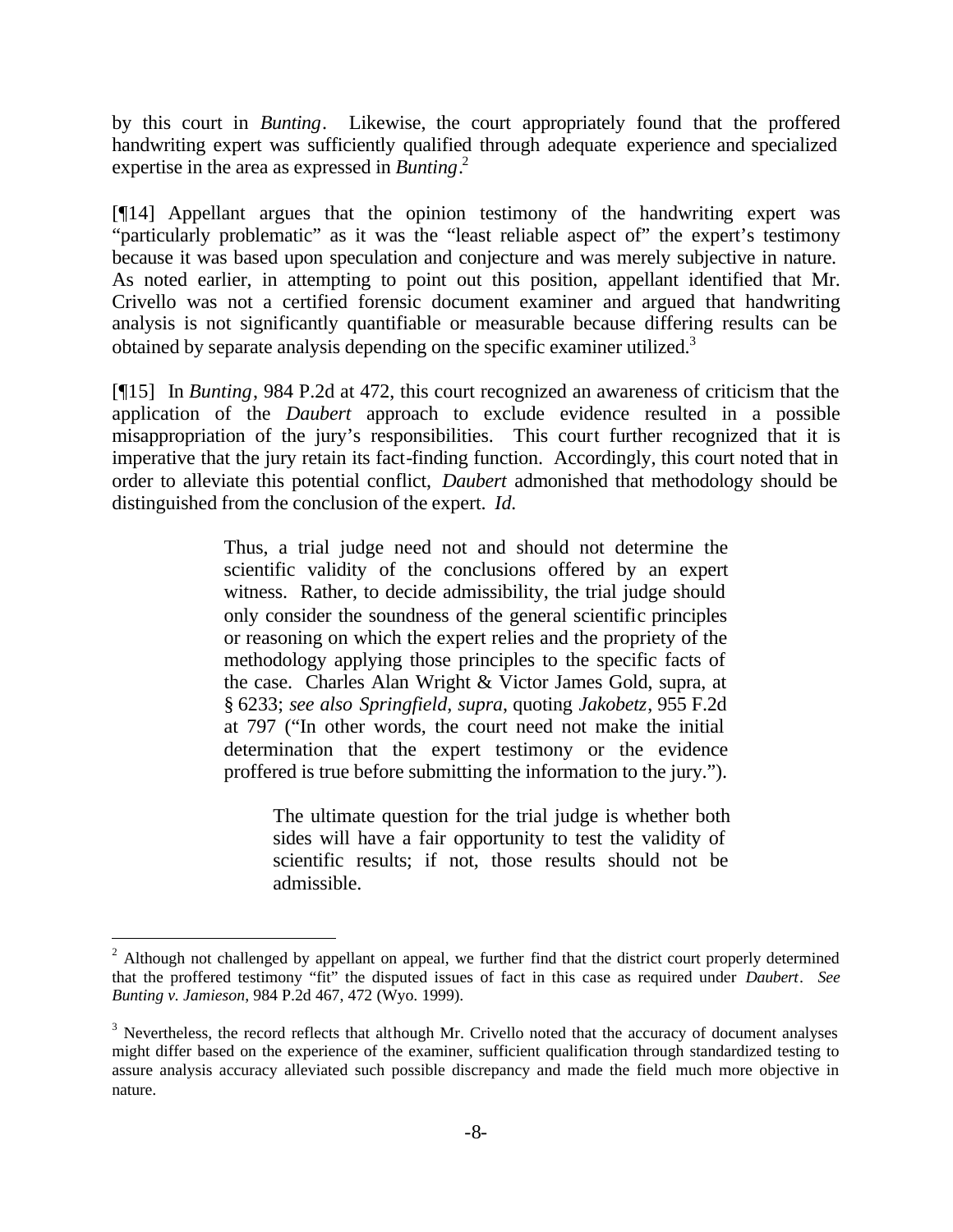. . . [E]xpert testimony should be admitted so long as it can be adequately tested by an adversary.

Daniel J. Capra, *The Daubert Puzzle*, 32 Georgia Law Rev. No. 3, 699, 705 (Spring 1998).

*Bunting*, at 472-73. Our opinion in *Bunting*, at 475-76, further clarifies that the important determination that must be squarely addressed by the trial court is whether or not the analysis of the expert in question is "grounded on something other than 'subjective belief or unsupported speculation'" and if such opinion "employs in the courtroom the same level of intellectual rigor that characterizes the practice of an expert in the relevant field." The application of the *Daubert* approach requires the trial court to consider all factors relevant to the reliability of a proposed expert's testimony, with a focus on the methodology of the expert, not his or her conclusions. *In accord see General Electric Co. v. Joiner*, 522 U.S. 136, 146, 118 S.Ct. 512, 516, 139 L.Ed.2d 508 (1997), *Black v. Food Lion, Inc.*, 171 F.3d 308, 311 (5th Cir.1999), and *Kumho Tire Company,* 526 U.S. at 152, 119 S.Ct. at 1176, 143 L.Ed.2d at 252-53.

[¶16] We also agree with those comments made in 15 Am.Jur. Proof of Facts 3d, *Handwriting Identification*, § 27 (1992) which states:

> Each time a forensic handwriting expert testifies in court, he or she must be qualified as an expert witness. Since there is no college or university where one can earn a degree in document examination, the expert must demonstrate to the satisfaction of the court that he or she has acquired special knowledge and skills in the field. The ability to detect forgeries and identify handwriting is gained primarily through self-study and experience.

As one authority has noted,

[h]andwriting experts establish their opinions on the internal evidence of the matter in dispute. Such opinions are based upon their knowledge and experience and keen perception gained through many years of careful study . . . . [Baker, *Law of Disputed and Forged Documents* 166 (1955).]

. . . Contrary to popular belief, determining the genuineness of a signature or handwriting is not a simple matter. Years of study, training, and experience are required to become truly proficient in the field of forensic document analysis.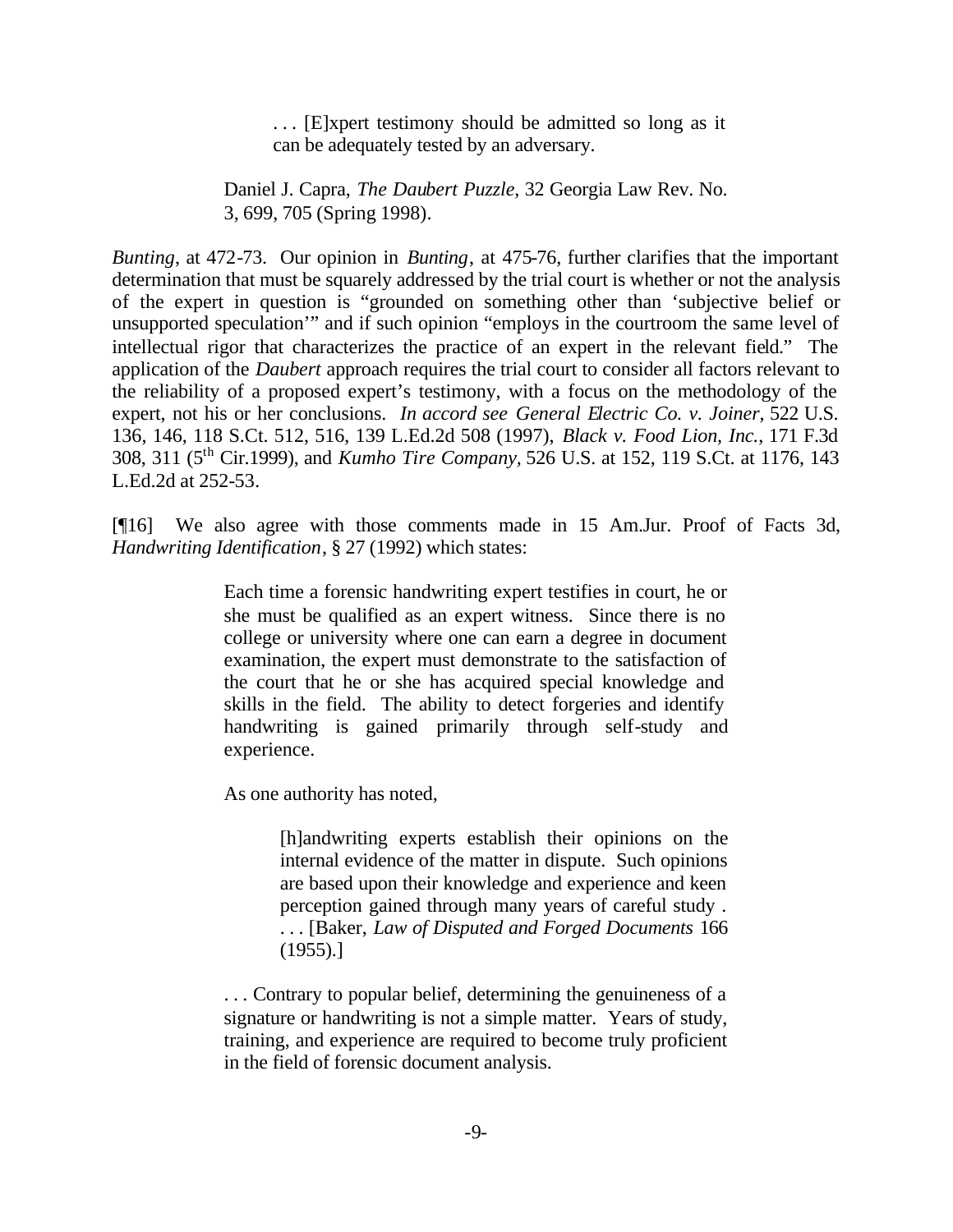[¶17] This same treatise goes on to identify that there exists a number of professional organizations to which a handwriting expert may belong that afford education, research, and professionalism. Participation in these organizations, however, while very helpful, may not be indicative of a handwriting expert's true expertise. Therefore, a court must assure that the proffered handwriting expert witness is genuinely qualified and has the absolute ability to render his or her adopted opinions through testimony in front of a jury. *Id.*

[¶18] As we have said in the context of the trial court's discretionary duties in determining the best interests of a child, an abuse of discretion is present "'when a material factor deserving significant weight is ignored.'" *Reavis v. Reavis*, 955 P.2d 428, 431 (Wyo. 1998); *Triggs v. Triggs*, 920 P.2d 653, 657 (Wyo. 1996) (quoting *Vanasse v. Ramsay*, 847 P.2d 993, 996 (Wyo. 1993)).

> To determine whether a district court has abused its discretion, we must rely on the district court's articulation of the factors which were considered and how those factors support its conclusions.

> > To play fair, a trial judge relying on discretionary power should place on record the circumstances and factors that were crucial to his determination. He should spell out his reasons as well as he can so that counsel and the reviewing court will know and be in a position to evaluate the soundness of his decision.

*Reavis*, 955 P.2d at 431-432 (quoting Maurice Rosenberg, *Judicial Discretion of the Trial Court, Viewed From Above*, 22 Syracuse L.Rev. 635, 665-66 (1971)). Recently, in *English*, 982 P.2d at 144, we recognized that the abuse of discretion standard, when applied to the admission of testimony under the catch-all exception to the hearsay rule, requires the district court to set forth its reasoning in more detail than may be required under other circumstances. See also, *Betzle v. State*, 847 P.2d 1010, 1021 (Wyo. 1993). The catch-all exception imposes stringent restrictions on its use, as compared to Rule 702, which is intended to promote admissibility of trustworthy evidence. However, we believe that the trial court's decision to dispose of a case by precluding expert testimony requires the same level of judicial explanation supporting its discretionary decision as the admission of testimony under the catch-all exception. A single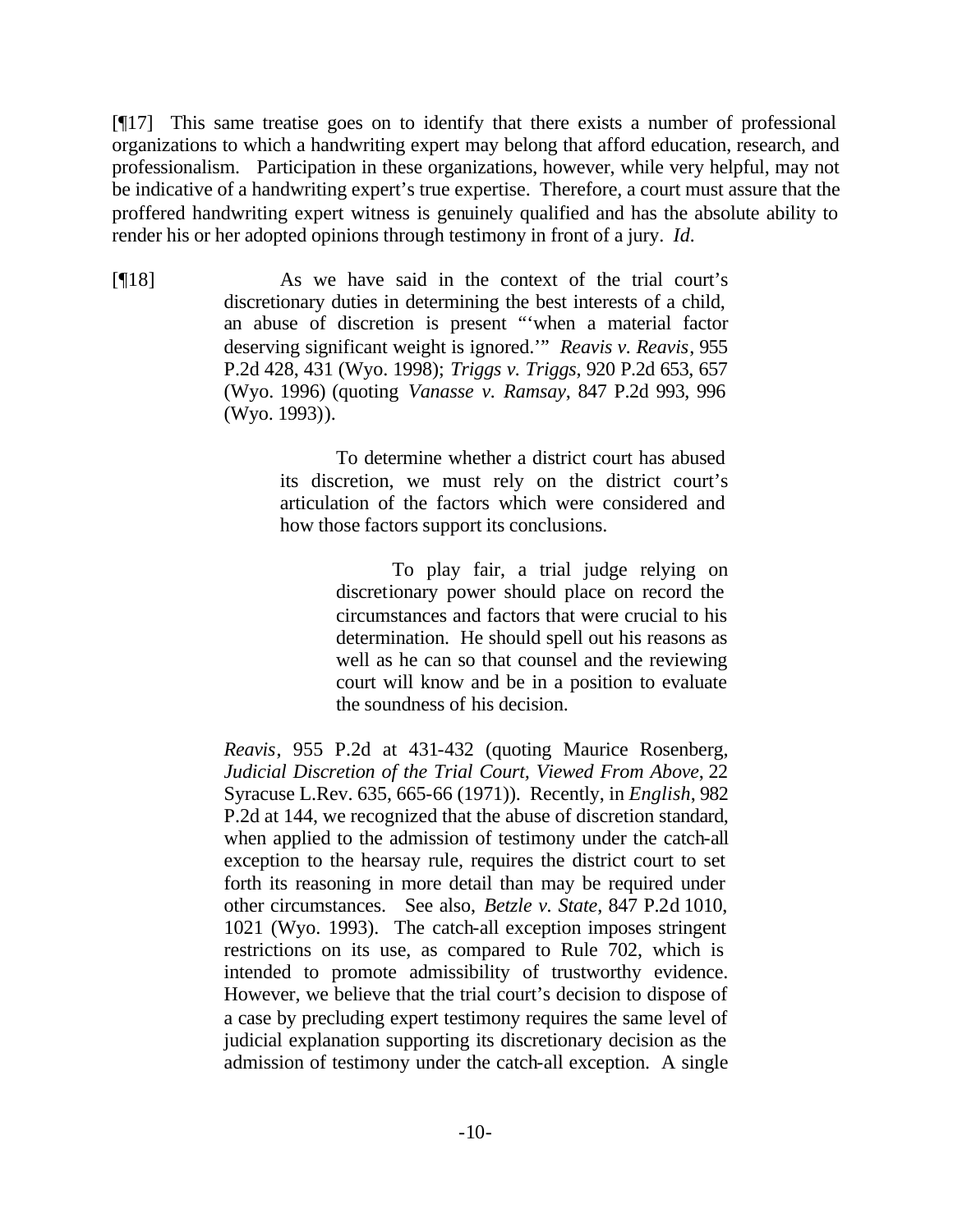conclusory statement applying one nondispositive *Daubert* factor is insufficient.

*Bunting*, at 475. Moreover, as recognized above, decisions of the trial court with respect to the admissibility of evidence are entitled to considerable deference and, as long as there exists a legitimate basis for the trial court's ruling, that ruling will not be reversed on appeal. *Id.* at 470 (quoting *English v. State*, 982 P.2d at 143).

[¶19] In this instance, the record reflects that the district court sufficiently set forth those factors on which it relied in making its ultimate decision to allow the proffered handwriting expert to testify before the jury and that such determination was legitimately based. Again, Mr. Crivello testified that forensic document techniques have been and are tested and that forensic document examination has been the subject of considerable peer review and publication. In addition, appropriate testing procedures exist to assure and maintain the standards of the profession with this profession having been accepted in the relevant scientific community for many years. Further, as noted above, adequate foundation was laid as to Mr. Crivello's competency in his expressed area of expertise.

[¶20] We also recognize that appellant, through her counsel, was afforded and thoroughly exercised the opportunity to cross-examine this expert to adequately test his expressed opinions and point out to the jury those reasons she believed that the testimony was not credible and should not have been relied upon by the jury. As again previously expressed by this court in *Bunting*, at 471-72:

> It is important to note, however, that *Daubert* recognized "[v]igorous cross-examination, presentation of contrary evidence, and careful instruction on the burden of proof are the traditional and appropriate means of attacking shaky but admissible evidence." *Daubert*, 509 U.S. at 596, 113 S.Ct. 2786. As one court has stated:

> > Clearly, the Court envisioned cases in which expert testimony meets the *Daubert* standard yet is "shaky," and cases in which admissible expert testimony provides only a "scintilla" of support for a claim or defense. Put differently, an expert opinion must be based on reliable methodology and must reliably flow from that methodology and the facts at issue—but it need not be so persuasive as to meet a party's burden of proof or even necessarily its burden of production.

*Heller v. Shaw Industries, Inc.*, 167 F.3d 146, 152 (3rd Cir. 1999). Thus, while the burden is on the party offering the testimony to show that the testimony is admissible, *Graham v.*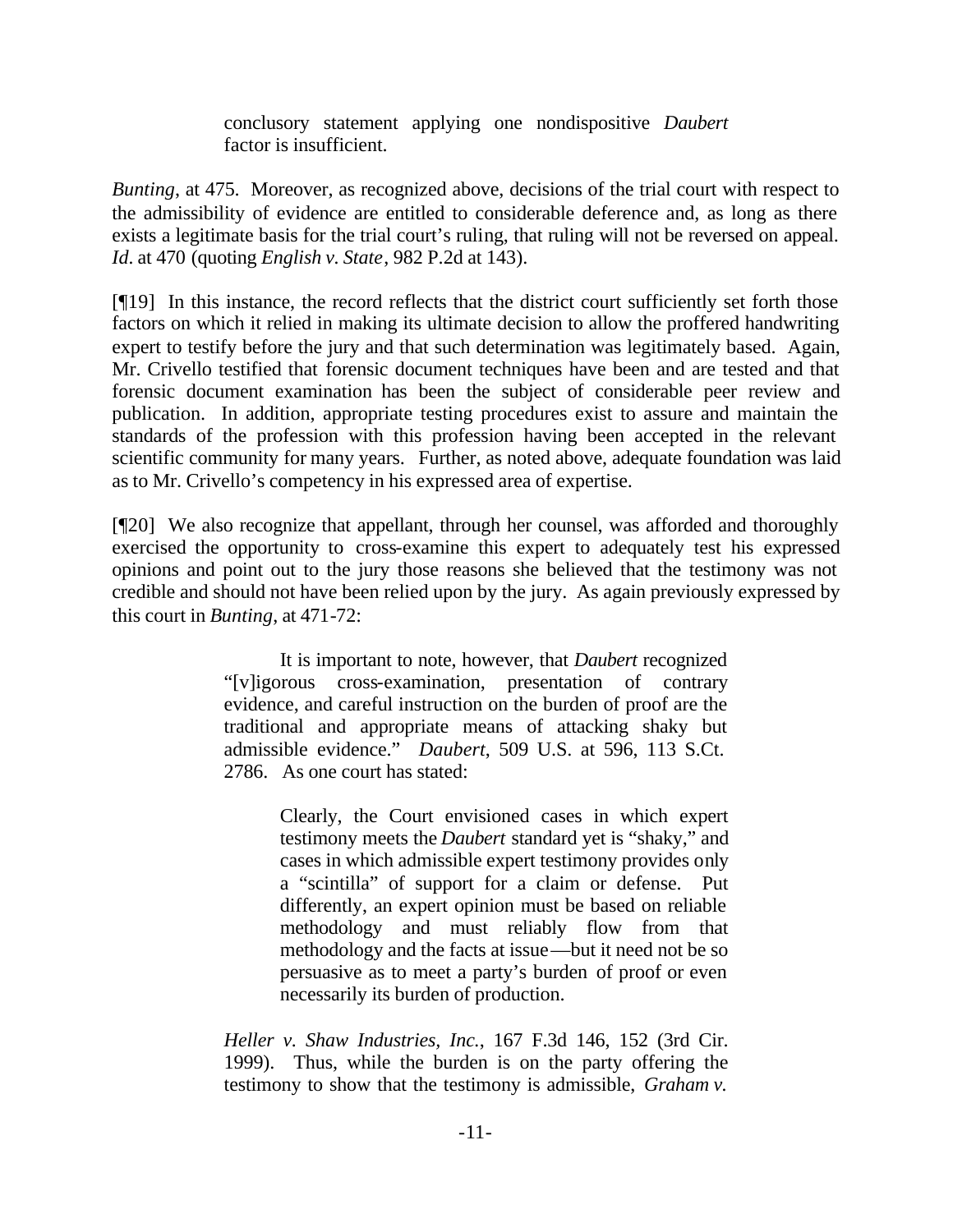*Playtex Products*, 993 F.Supp. 127, 129 (N.D.N.Y. 1998), a ruling on a motion in limine does not impose the same burden on the party offering the evidence as would be applied on a motion for summary judgment. Rather, the focus is on the admissibility of the testimony, not its ultimate sufficiency in establishing the case.

[¶21] Finally, we take this opportunity to clarify that this court does not adopt that rule of law expressed in the opinion of *United States v. Starzecpyzel*, 880 F.Supp. 1027 (S.D.N.Y. 1995) holding that forensic document examination cannot be regarded as scientific knowledge within the meaning of the rule regarding admissibility of expert testimony and that as such, a *Daubert*-style review did not prove necessary in such an instance. To the contrary, this court has clearly expressed in *Bunting*, at 471 (citing *Kumho Tire Company,* 526 U.S. at 149, 119 S.Ct. at 1175, 143 L.Ed.2d at 251):

> We conclude that *Daubert's* general holding—setting forth the trial judge's general "gatekeeping" obligation—applies not only to testimony based on "scientific" knowledge, but also to testimony based on "technical" and "other specialized" knowledge. See Fed. Rule Evid. 702.

[¶22] This court has also previously recognized in *Bunting*, at 470-71, that the admissibility of expert testimony is derived directly from W.R.E. 702, which states:

> If scientific, technical, or other specialized knowledge will assist the trier of fact to understand the evidence or to determine a fact in issue, a witness qualified as an expert by knowledge, skill, experience, training, or education, may testify thereto in the form of an opinion or otherwise.

We also clarified in *Bunting*, at 471, the primary responsibility of the trial court when faced with issues surrounding the admissibility of expert testimony under W.R.E.702.

> Our traditional analysis is found in *Springfield v. State*, 860 P.2d 435, 443 (Wyo. 1993), where we stated:

> > [I]n ruling upon the offer of such evidence in Wyoming, our trial courts need only be concerned with the requisite foundation. Because it does appear the possibility of an erroneous result is more likely to arise from the testing techniques than from the procedure, it is important for the trial court to be satisfied about the manner in which the testing was performed, and the qualifications of the individual who accomplished the scientific technique.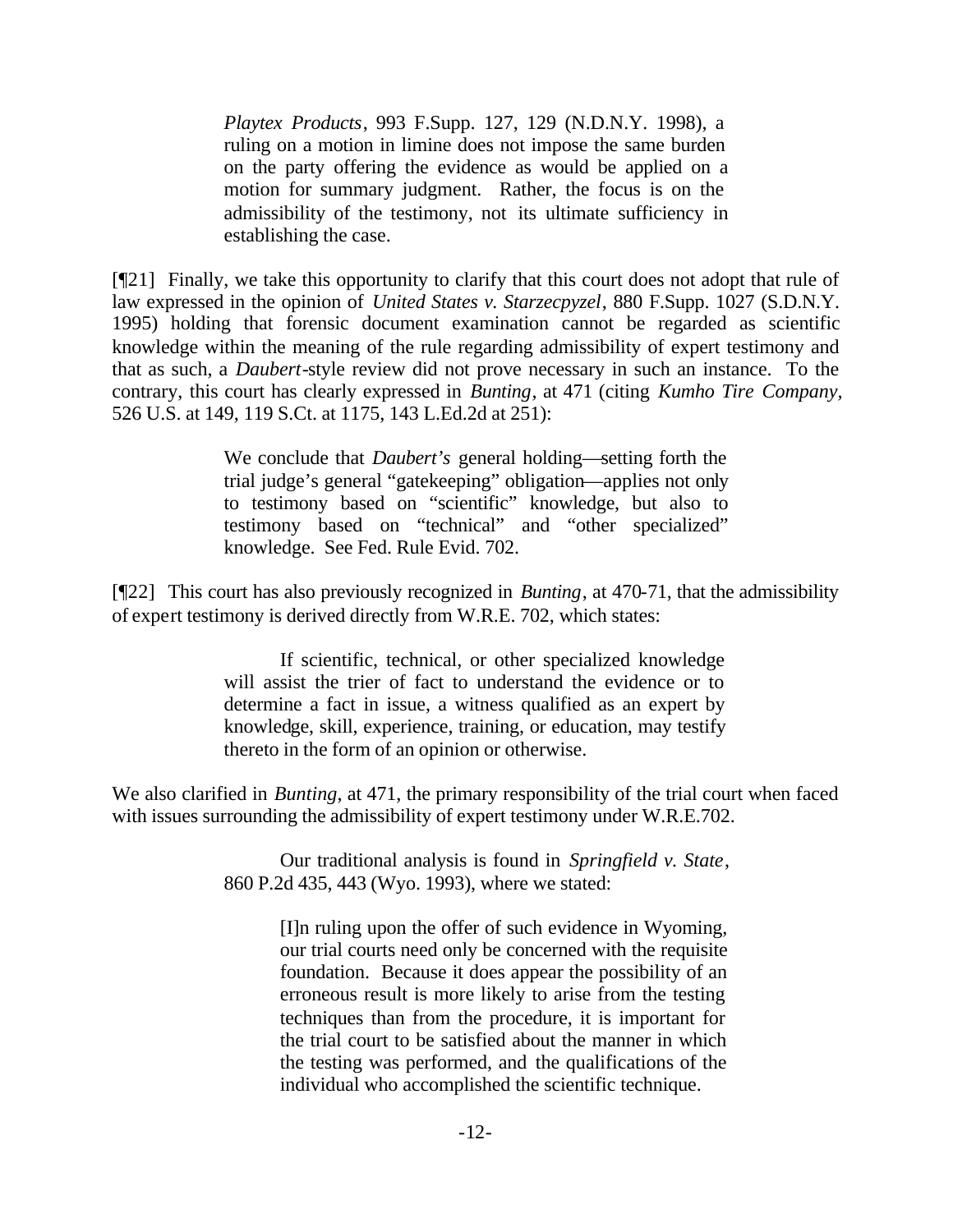### (Quoting *Rivera v. State*, 840 P.2d 933, 942 (Wyo. 1992)).

[¶23] The language used within W.R.E. 702 could not be any clearer that it applies not only to proffered experts that desire to express an opinion on some scientific bases but also to those opinions with a foundation based upon technical or any other specialized knowledge. In addition, the reasoning used within the opinion in *United States v. Starzecpyzel*, 880 F.Supp. 1027, frankly does not persuade us that we should abandon our previously expressed holding that a trial court is mandated to exercise its gatekeeping function in each of these specifically expressed circumstances.

[¶24] As clearly set forth within the United States Supreme Court's opinion in *Kumho Tire Company,* 526 U.S. at 147-49, 119 S.Ct. at 1174-75, 143 L.Ed.2d at 249-51, with which we whole heartedly concur:

> In *Daubert*, this Court held that Federal Rule of Evidence 702 imposes a special obligation upon a trial judge to "ensure that any and all scientific testimony .. . is not only relevant, but reliable." 509 U.S., at 589, 113 S.Ct. 2786, 125 L.Ed.2d 469. The initial question before us is whether this basic gatekeeping obligation applies only to "scientific" testimony or to all expert testimony. We, like the parties, believe that it applies to all expert testimony. See Brief for Petitioners 19; Brief for Respondents 17.

> > For one thing, Rule 702 itself says:

"If scientific, technical, or other specialized knowledge will assist the trier of fact to understand the evidence or to determine a fact in issue, a witness qualified as an expert by knowledge, skill, experience, training, or education, may testify thereto in the form of an opinion or otherwise."

This language makes no relevant distinction between "scientific" knowledge and "technical" or "other specialized" knowledge. It makes clear that any such knowledge might become the subject of expert testimony. In *Daubert*, the Court specified that it is the Rule's word "knowledge," not the words (like "scientific") that modify that word, that "establishes a standard of evidentiary reliability." 509 U.S., at 589-590, 113 S.Ct. 2786, 125 L.Ed.2d 469. Hence, as a matter of language, the Rule applies its reliability standard to all "scientific," "technical," or "other specialized" matters within its scope. We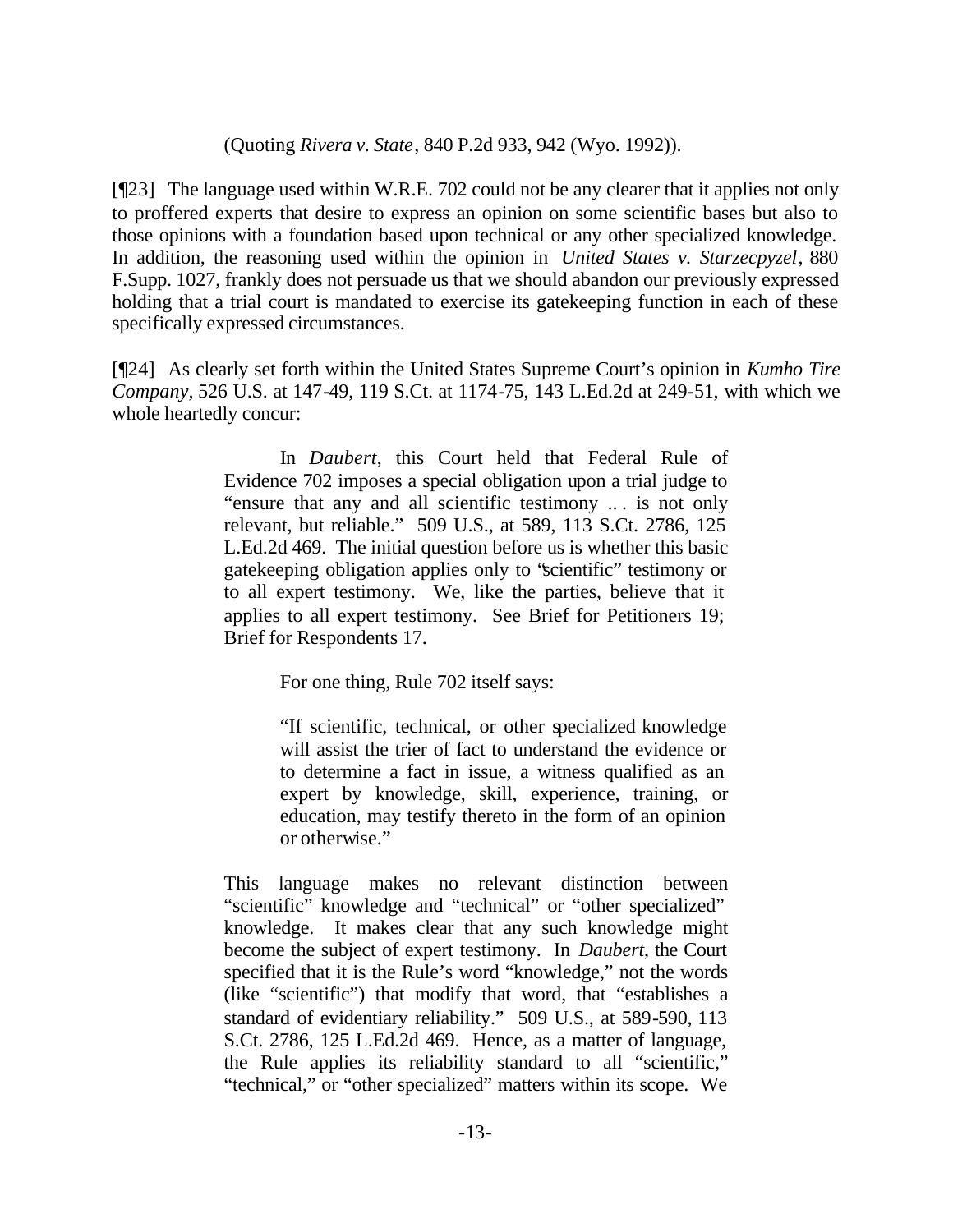concede that the Court in *Daubert* referred only to "scientific" knowledge. But as the Court there said, it referred to "scientific" testimony "because that [wa]s the nature of the expertise" at issue. *Id.*, at 590, n.8, 113 S.Ct. 2786, 125 L.Ed.2d 469.

Neither is the evidentiary rationale that underlay the Court's basic *Daubert* "gatekeeping" determination limited to "scientific" knowledge. *Daubert* pointed out that Federal Rules 702 and 703 grant expert witnesses testimonial latitude unavailable to other witnesses on the "assumption that the expert's opinion will have a reliable basis in the knowledge and experience of his discipline." *Id.*, at 592, 113 S.Ct. 2786, 125 L.Ed.2d 469 (pointing out that experts may testify to opinions, including those that are not based on firsthand knowledge or observation). The Rules grant that latitude to all experts, not just to "scientific" ones.

Finally it would prove difficult, if not impossible, for judges to administer evidentiary rules under which a gatekeeping obligation depended upon a distinction between "scientific" knowledge and "technical" or "other specialized" knowledge. There is no clear line that divides the one from the others. Disciplines such as engineering rest upon scientific knowledge. Pure scientific theory itself may depend for its development upon observation and properly engineered machinery. And conceptual efforts to distinguish the two are unlikely to produce clear legal lines capable of application in particular cases. Cf. Brief for National Academy of Engineering as *Amicus Curiae* 9 (scientist seeks to understand nature while the engineer seeks nature's modification); Brief for Rubber Manufacturers Association as *Amicus Curiae* 14-16 (engineering, as an "'applied science,'" relies on "scientific reasoning and methodology"); Brief for John Allen et al. as *Amici Curiae* 6 (engineering relies upon "scientific knowledge and methods").

Neither is there a convincing need to make such distinctions. Experts of all kinds tie observations to conclusions through the use of what Judge Learned Hand called "general truths derived from ... specialized experience." Hand, Historical and Practical Considerations regarding Expert Testimony, 15 Harv. L. Rev. 40, 54 (1901). And whether the specific expert testimony focuses upon specialized observations,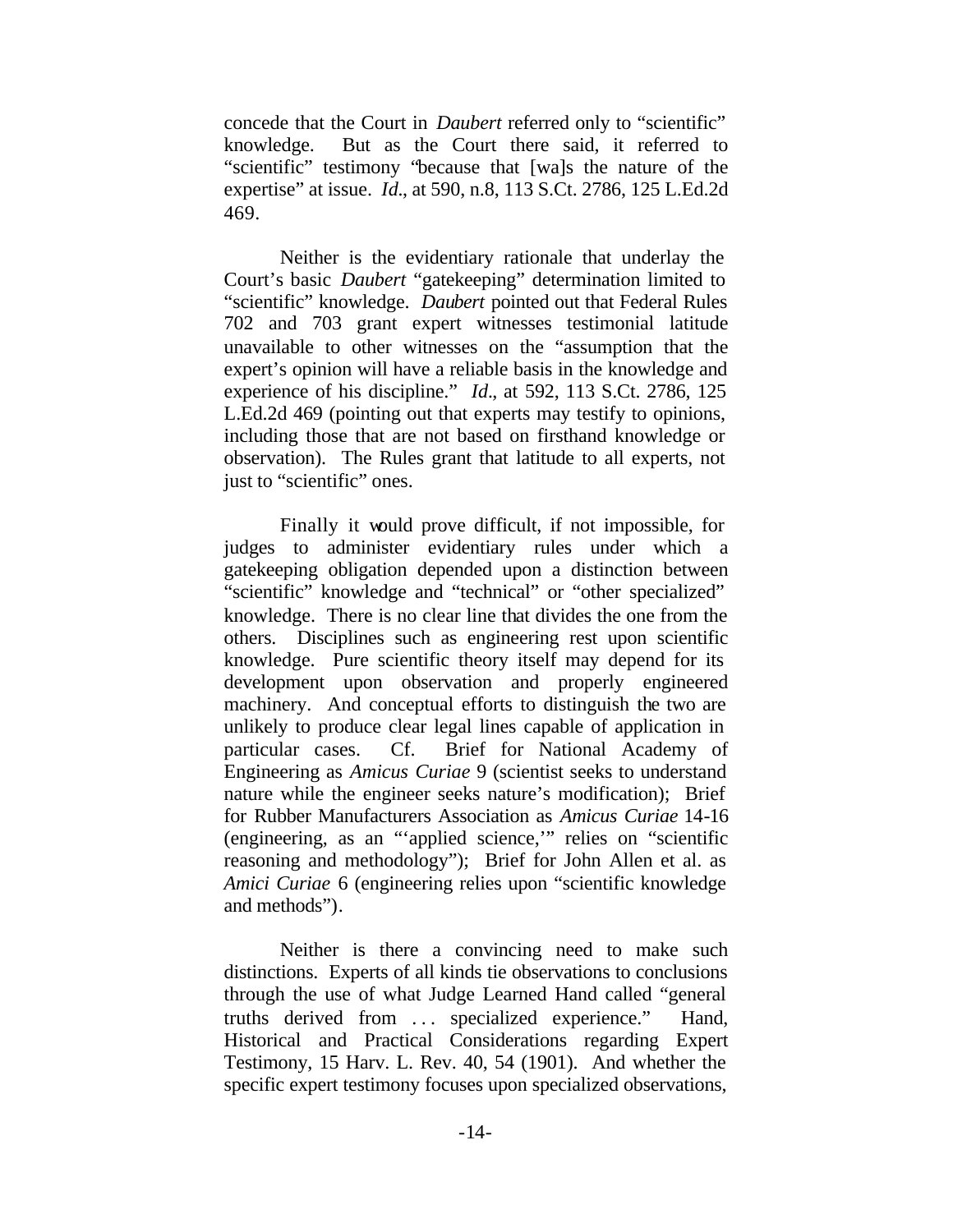the specialized translation of those observations into theory, a specialized theory itself, or the application of such a theory in a particular case, the expert's testimony often will rest "upon an experience confessedly foreign in kind to [the jury's] own." *Ibid.* The trial judge's effort to assure that the specialized testimony is reliable and relevant can help the jury evaluate that foreign experience, whether the testimony reflects scientific, technical, or other specialized knowledge.

We conclude that *Daubert's* general principles apply to the expert matters described in Rule 702. The Rule, in respect to all such matters, "establishes a standard of evidentiary reliability." 509 U.S., at 590, 113 S.Ct. 2786, 125 L.Ed.2d 469. It "requires a valid .. . connection to the pertinent inquiry as a precondition to admissibility." *Id.*, at 592, 113 S.Ct. 2786, 125 L.Ed.2d 469. And where such testimony's factual basis, data, principles, methods, or their application are called sufficiently into question, see Part III, *infra*, the trial judge must determine whether the testimony has "a reliable basis in the knowledge and experience of [the relevant] discipline." 509 U.S., at 592, 113 S.Ct. 2786, 125 L.Ed.2d 469.[4]

### *Sufficiency of the Evidence*

 $\overline{a}$ 

[¶25] Appellant in her second issue argues that insufficient evidence was presented at trial to prove that appellant had the specific intent to defraud the victim, a specific element required Wyo. Stat. Ann. § 6-3-602(a)(iii). In particular, appellant asserts the only testimony that tended to prove the requisite intent of appellant was presented through handwriting expert Mr. Crivello, and his sole testimony was that he was unable to testify with any certainty that the victim did not write the subject checks or that appellant did write these checks. Appellant cites the case of *Hamburg v. State*, 820 P.2d 523 (Wyo. 1991) in support of this position, contending that in the *Hamburg* opinion this court refused to equate a handwriting expert's statements that it was "probable" that the defendant prepared certain signatures on an election petition to the necessary "beyond a reasonable doubt" burden of proof required in a criminal case.<sup>5</sup>

<sup>&</sup>lt;sup>4</sup> Indeed, upon our reading of the United States Supreme Court's opinion in *Kumho Tire Company, Ltd. v. Carmichael*, 526 U.S. 137, 119 S.Ct. 1167, 143 L.Ed.2d 238 (1999), we conclude that such opinion implicitly, if not expressly, overrules that holding reached by the court in *United States v. Starzecpyzel*, 880 F.Supp. 1027 (S.D.N.Y. 1995) insofar as that opinion holds that forensic document examination cannot be regarded as scientific knowledge within the meaning of the rule regarding admissibility of expert testimony and that, as such, a *Daubert*-style review was not necessary.

<sup>5</sup> Mr. Crivello was also the handwriting expert involved in the *Hamburg v. State* case.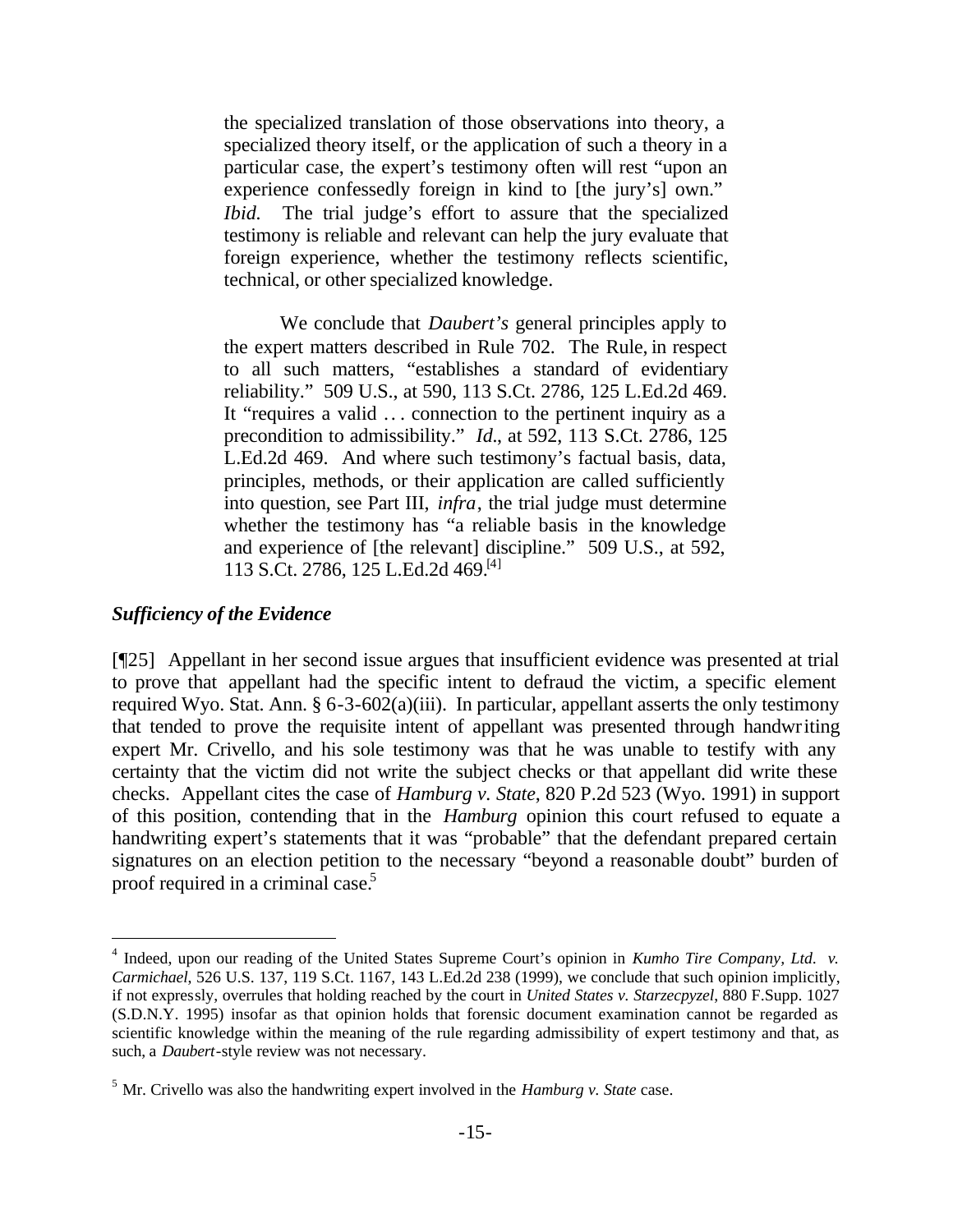[¶26] Upon our independent review, we hold that sufficient evidence was presented that each of the crimes alleged were committed by appellant. Considerable additional evidence other than simply the testimony of Mr. Crivello exists in this case whereby the jury could have found appellant guilty of the crimes alleged beyond a reasonable doubt.

[¶27] The victim testified that he had not given appellant the involved checks and had never intended to pay appellant over \$950.00 to help him paint his house. In addition, Officer Chris Dahmke testified that when he interviewed appellant, she told him her agreement with the victim was that she would receive between \$500.00 to \$600.00 for such services, including costs for needed supplies. The victim, however, testified that he had already purchased supplies and there was no agreement ever reached as to the amount he would pay appellant for her painting services.

[¶28] The victim went on to testify he was out of town in New Mexico when appellant endorsed the checks over to the bank, and that she had a number of opportunities to take the checks when she was alone in his home or later because, when he left for New Mexico, he had left his home unlocked so a neighbor could get inside his home. Additionally, Officer Dahmke testified appellant had lied to him about being in Arkansas when they were initially trying to contact her about the checks evidencing at least some intent on her part to deceive.

[¶29] Critically, additional detailed evidence was presented as to appellant's activities surrounding the involved checks. Bank employees testified to appellant's odd behavior when cashing and depositing the checks and to her banking transactions. On March 23, 2000, appellant deposited at the bank's lobby counter check number 5673, drawn on the victim's account and made payable to appellant, into her savings account. Appellant was required and did open a savings account in order to cash this check. The check was in the amount of \$150.00 and was dated March 24, 2000. Appellant retained \$100.00 in cash from that check.

[¶30] The next day at approximately 9:36 a.m., appellant, using the drive-through window at the bank, withdrew \$10.00 from her savings account. On March 27, 2000, at approximately 8:57 a.m., appellant, again using the drive-through window, withdrew \$20.00 from her savings account. Approximately one hour later, at 9:56 a.m., appellant again utilized the drive-through window to deposit check number 5687, drawn on the victim's account and made payable to appellant. The check was in the amount of \$275.00. Appellant retained \$225.00 in cash from that check. Finally, that same day at approximately 2:29 p.m., appellant deposited check number 5686, drawn on the victim's account and made payable to appellant, at the bank's lobby counter. The check was in the amount of \$50.00 and was dated March 29, 2000. Appellant retained \$30.00 in cash from that check.

[¶31] The following day, on March 28, 2000 at approximately 9:01 a.m., appellant, at the drive-through window, withdrew \$60.00 from her savings account. That same date, again only a short time later, at 10:30 a.m., appellant withdrew \$10.00 from her savings account in the lobby of the bank. Thereafter, at 12:53 p.m., appellant deposited check number 5695,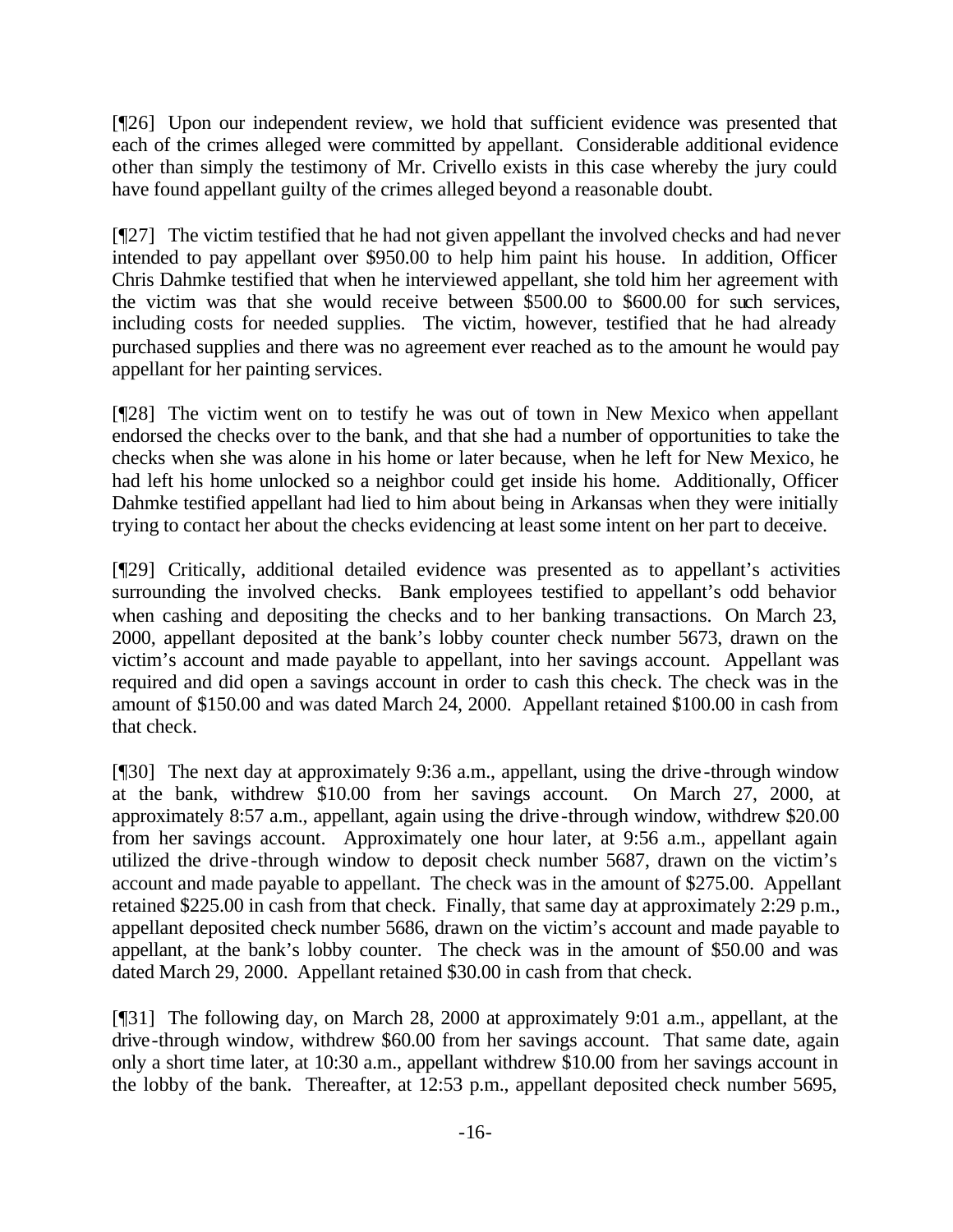drawn on the victim's account and made payable to appellant at the bank's lobby counter. The check was in the amount of \$275.00. There was no date on this check. Appellant retained \$75.00 in cash from that check.

[¶32] Still, on March 28, 2000, at approximately 1:18 p.m., appellant deposited check number 5694 using the drive through window. This check, in the amount of \$200.00 and dated March 28, 2000, was likewise drawn on the victim's account and made payable to appellant. Appellant retained \$200.00 in cash from that check. Also, during this same transaction, appellant withdrew \$219.00 from her savings account, leaving \$1.00 remaining in that account. Mr. Crivello testified that it was his opinion based upon his examination of the checks and the exemplars obtained from appellant that appellant had endorsed the back of each of the subject checks. Officer Dahmke also stated that appellant had admitted to him that she had endorsed these checks.

[¶33] In addition, appellant's argument regarding the applicability of our holding in *Hamburg v.* State, 820 P.2d 523, to this case lacks merit. In *Hamburg*, the defendant was convicted of forging several names on a political petition. With respect to certain signatures on the petition, the handwriting expert testified that the defendant either "very probably" or "probably" forged these signatures. As this was the sole testimony leading to conviction by the jury, this court held that the words "very probably" or "probably" could not equate to guilt beyond a reasonable doubt.

[¶34] In this case, Mr. Crivello testified that he had no opinion concerning whether appellant had written on the front of the subject checks because he could not identify that she had or had not written the statements that appeared on this side of the checks. He also testified it was his opinion that the handwriting that appeared on the front of the checks was not consistent with those exemplars obtained from the victim. Finally, when specifically questioned by appellant's counsel concerning the nine point ASTM standard E1658, Mr. Crivello testified that if he had to equate his findings to those terms or standards with respect to whether the victim had or had not made the handwriting that appeared on the face of the checks, he stated that it would be "similar to that of saying probable or very probable they were not prepared by [the victim]."

[¶35] Therefore, unlike the testimony in *Hamburg*, Mr. Crivello did not present any opinion on whether or not appellant had authored the front of the checks. Indeed, he expressed no opinion on this topic. Mr. Crivello's testimony that the victim "very probabl[y]" or "probabl[y]" did not author the front of the checks is much different than the testimony of the handwriting expert in *Hamburg* who opined that the defendant "probably" authored the signature on the petition. Additionally, as pointed out above, a substantial amount of additional evidence was presented at trial concerning appellant's actions with respect to the checks, while in *Hamburg* no other evidence aside from the handwriting expert's testimony was presented on that particular topic. Accordingly, we find the facts in this case to be distinguishable from those facts involved in *Hamburg*, and our opinion in *Hamburg* is not applicable to our conclusion in this case.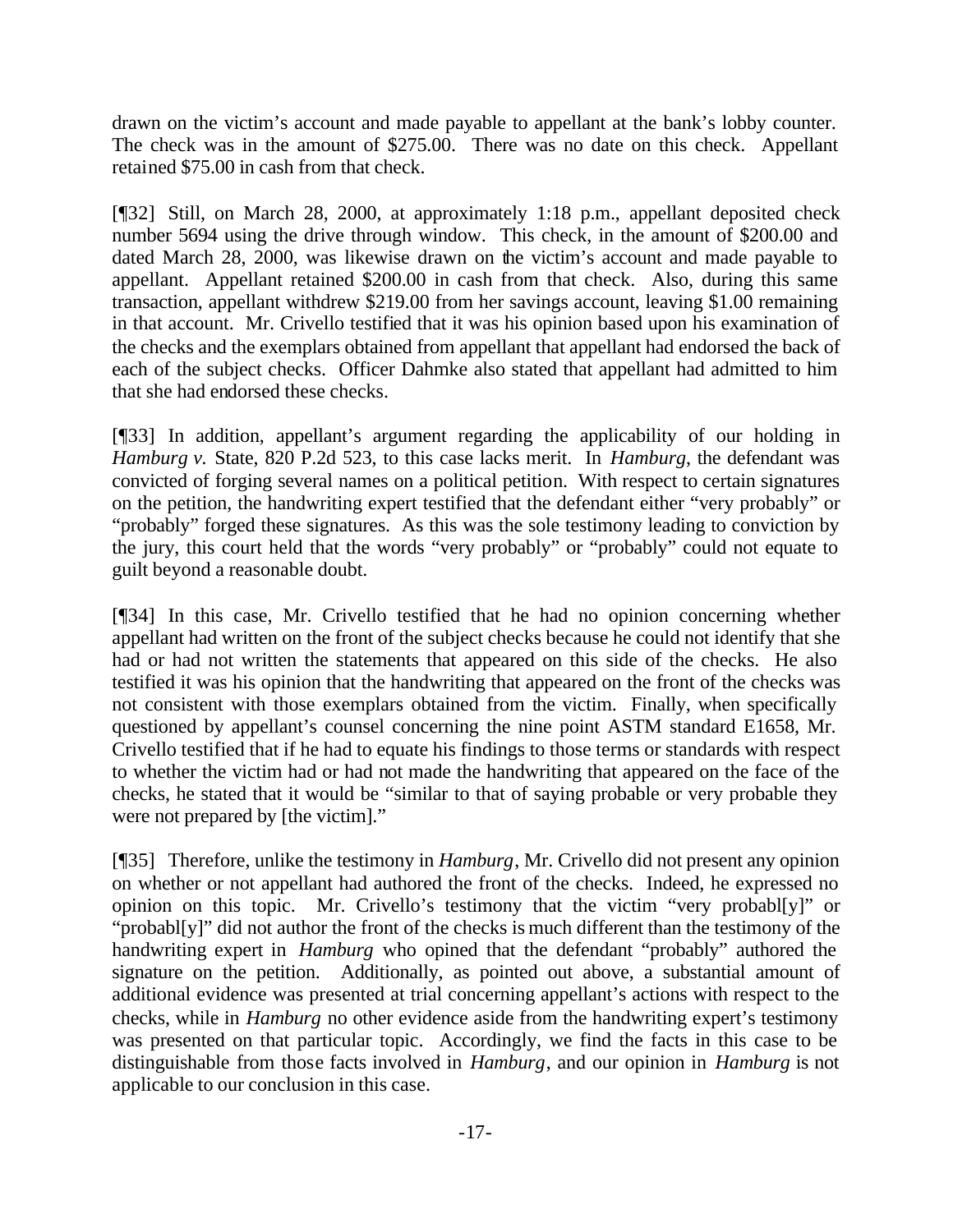[¶36] Adequate evidence existed in this case for the jury to form the basis for an inference of guilt beyond a reasonable doubt when such evidence is viewed in the light most favorable to the State as required. We will not substitute our judgment for that of the jury; our only duty is to determine whether a quorum of reasonable and rational individuals would, or even could, have come to the same result as the jury actually did. *Black v. State*, 2002 WY 72, ¶4.

# *Denied Acceptance of Guilty Plea*

 $\overline{a}$ 

[¶37] Finally, appellant argues that the district court erred in failing to accept appellant's guilty plea at the pretrial conference when a clear factual basis existed to support this plea despite appellant's protestations of innocence. Appellee asserts that a clear factual basis in support of a guilty plea was never presented to the district court and that, ultimately, appellant withdrew her initially contemplated desire to pled guilty. Therefore, appellee contends that it was impossible for the district court to have committed any error.

[¶38] Upon our review of the record, we conclude that appellant's voluntary withdrawal of her anticipated guilty plea renders this issue moot. The transcript of the pretrial conference indicates that initially the district court was apprised of the desire of appellant to plead guilty under specified plea agreement terms reached between the parties. Accordingly, the district court requested that the prosecutor explain, in detail, the terms of the plea agreement to the court and advised appellant to listen carefully so that she could confirm that this was the agreement reached. After recitation of the plea agreement terms by the prosecutor, appellant agreed that the plea agreement was as stated, and the district court proceeded to ensure that appellant's guilty plea was knowing and voluntary. Eventually, after explaining to appellant the constitutional rights that she would be waiving were she to enter a guilty plea, the district court asked that appellant provide a factual basis to support this plea.

[¶39] Appellant indicated that she had not forged the checks involved but that she had been given these checks by the victim. At this stage of the proceedings, the district court expressed its difficulty in accepting the guilty plea offered by appellant as there was no factual basis for it and since appellant denied any wrongdoing. Critically, however, the district court did not at any time ever advise appellant that it would not accept appellant's guilty plea.<sup>6</sup>

[¶40] Appellant's counsel abruptly then requested an opportunity to speak with appellant which was allowed. Immediately thereafter, appellant voluntarily withdrew her anticipated

<sup>&</sup>lt;sup>6</sup> At this juncture, the district court was first advised by appellant's counsel that appellant desired to enter an *Alford* plea (*North Carolina v. Alford*, 400 U.S. 25, 91 S.Ct. 160, 27 L.Ed.2d 162 (1970)) because although she admitted to no culpability with respect to the alleged forgeries asserted, her entry of a guilty plea would be beneficial to her. (Apparently, appellant felt that her plea of guilty might result in a sentence where she would not have to spend any jail time and would thwart the State from its admitted contemplated attempt to amend the information against her to assert separate forgery counts against her for each of the checks involved rather than proceed on the single count of forgery then pending.)